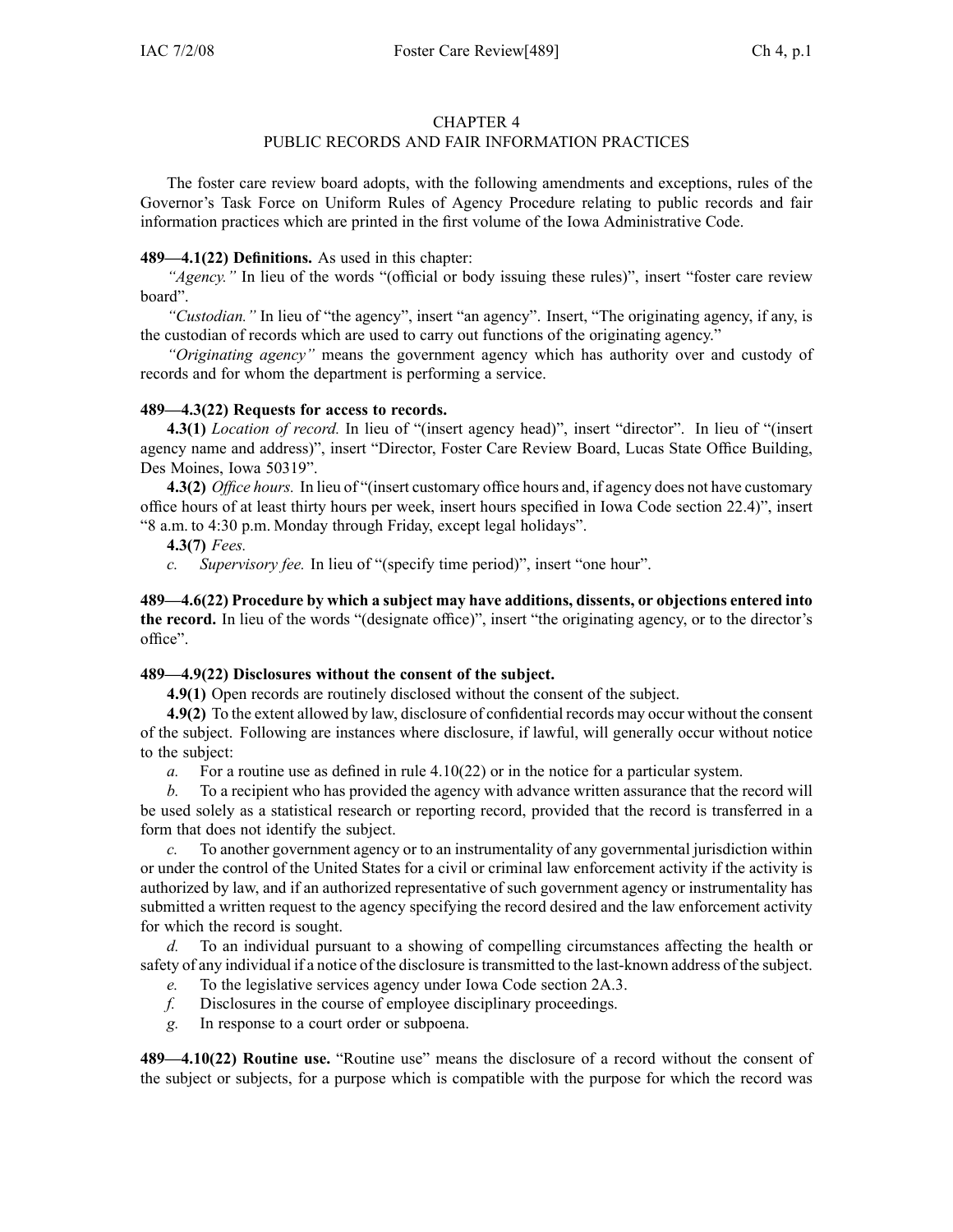collected. It includes disclosures required to be made by statute other than the public records law, Iowa Code chapter 22.

To the extent allowed by law, the following uses are considered routine uses of all agency records:

1. Disclosure to those officers, employees, agents, and foster care review board members defined in Iowa Code section 237.18 of the agency or the originating agency who have <sup>a</sup> need for the record in the performance of their duties. The custodian of the record may, upon reques<sup>t</sup> of any officer or employee, or on the custodian's own initiative, determine what constitutes legitimate need to use confidential records.

2. Disclosure of information indicating an apparen<sup>t</sup> violation of the law to appropriate law enforcement authorities for investigation and possible criminal prosecution, civil court action, or regulatory order.

3. Transfers of information within the agency, to other state agencies, or to local units of governmen<sup>t</sup> as appropriate to administer the program for which the information is collected.

4. Information released to staff of federal and state entities for audit purposes or for purposes of determining whether the agency is operating <sup>a</sup> program lawfully.

5. Any disclosure specifically authorized by the statute under which the record was collected or maintained.

### **489—4.11(22) Consensual disclosure of confidential records.**

**4.11(1)** *Consent to disclosure by <sup>a</sup> subject individual.* The subject may consent in writing to agency disclosure of confidential records as provided in rule 4.7(22).

**4.11(2)** *Complaints to public officials.* A letter from <sup>a</sup> subject of <sup>a</sup> confidential record to <sup>a</sup> public official which seeksthe official'sintervention on behalf of the subject in <sup>a</sup> matter that involvesthe agency may be treated as an authorization to release sufficient information about the subject to the official to resolve the matter.

**4.11(3)** *Obtaining information from <sup>a</sup> third party.* The foster care review board requests personally identifiable information from third parties during the course of its authorized reviews. Requests to third parties for this information involve the release of confidential identifying information.

#### **489—4.12(22) Release to subject.**

**4.12(1)** A written reques<sup>t</sup> to review confidential records may be filed by the subject of the record. The agency need not release the following records to the subject:

*a.* The identity of <sup>a</sup> person providing information to the agency need not be disclosed directly or indirectly to the subject of the information when the information is authorized to be held confidential pursuan<sup>t</sup> to Iowa Code section 22.7(18).

*b.* Records need not be disclosed to the subject when they are the work product of an attorney or are otherwise privileged.

*c.* Peace officer investigative reports may be withheld from the subject, excep<sup>t</sup> as required by the Iowa Code. (Iowa Code section 22.7(5))

*d.* Others authorized by law.

**4.12(2)** Where <sup>a</sup> record has multiple subjects with interest in the confidentiality of the record, the agency may take reasonable steps to protect confidential information relating to another subject.

## **489—4.13(22) Availability of records.**

**4.13(1)** *General.* Agency records are open for public inspection and copying unless otherwise provided by rule or law.

**4.13(2)** *Confidential records.* The following records may be withheld from public inspection. Records are listed by category, according to the legal basis for withholding them from public inspection.

- *a.* Sealed bids received prior to the time set for public opening of bids. (Iowa Code section 72.3)
- *b.* Tax records made available to the agency.
- *c.* Exempt records under Iowa Code section 22.7.
- *d.* Minutes of closed meetings of <sup>a</sup> governmen<sup>t</sup> body. (Iowa Code section 21.5(4))